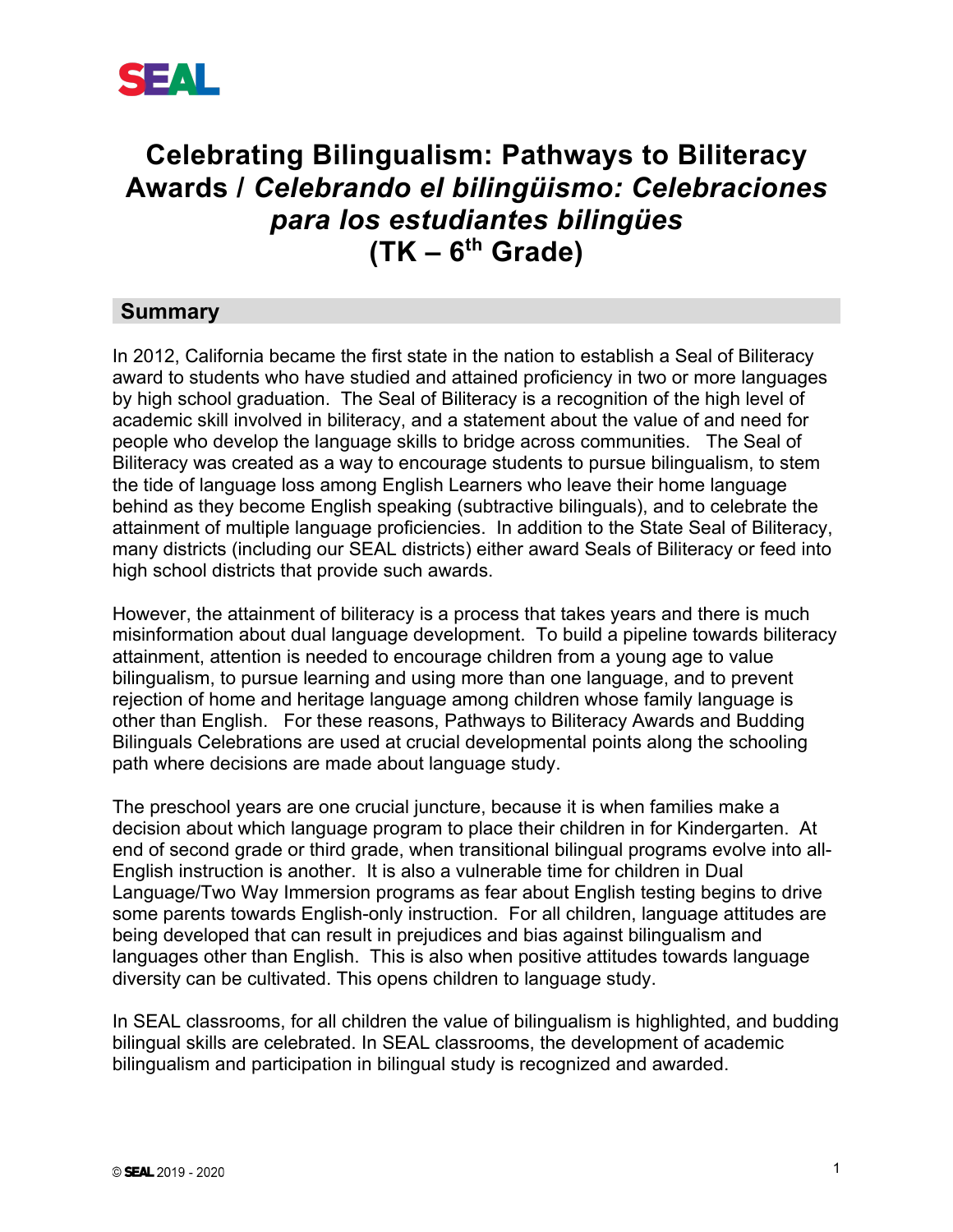

## **Classroom Implementation: Path to Biliteracy Board**

As we celebrate bilingualism as a school, we must also create structures and supports in the classroom that encourage students to make use of, and celebrate, the multiple languages available to them.

#### **Step One: Conduct Home Language Interviews**

At the beginning of the year, the teacher conducts language interviews with students (see Module I binder), these interviews become the basis for the Path to Biliteracy Board.

#### **Step Two: Introduce students to the Seal of Biliteracy and establish the Path to Biliteracy Board**

Tell the students how much fun you had talking to them and learning about the languages they speak and the languages they are interested in learning.

- Show them a bar graph or a pie chart with all of the languages spoken in the classroom, compared with the school, the state, the nation.
- Create a class web about the benefits of bilingualism
- Have students reintroduce themselves to one another by stating their names and the languages they speak and are learning.

Introduce the Seal of biliteracy by showing students an image of the seal and letting them know that if they work hard on becoming literate in two languages, they can earn a Seal of biliteracy on their high school diploma! High School is a long way away, however, we can work on earning our Elementary Bilingual Service and Participation Award (BSPA). Tell students that as a class, you are going to be working on encouraging everyone to learn more than one language. All of our ideas and celebrations will be gathered in one place: the Path to Biliteracy Board.

• Place the class language graphs, and web onto the board. Explain to students that it will grow over the course of the year and be a place to put ideas and celebrations.

#### **Step Three: Introduce the "My Path to Biliteracy" Template**

Tell students that if they are interested in earning an **Elementary School Bilingual Service and Participation Award** (BSPA), they need to start thinking now about ways to build, demonstrate and share their bilingualism. Have the class brainstorm ways that they can use or demonstrate multiple languages in the classroom. Note, it may be useful to read over the template (below) and help seed some ideas for the students if they are struggling. Place the class brainstorm on the Path to Biliteracy Board.

Tell students that based on their ideas you have created a tool that will help them keep track of their bilingual service and participation (feel free to alter the provided template to include student generated ideas). Walk the students through the template and then have them work with a partner to identify one or two boxes that they would like to check and come up with a plan as to how they will accomplish this. For example, if they want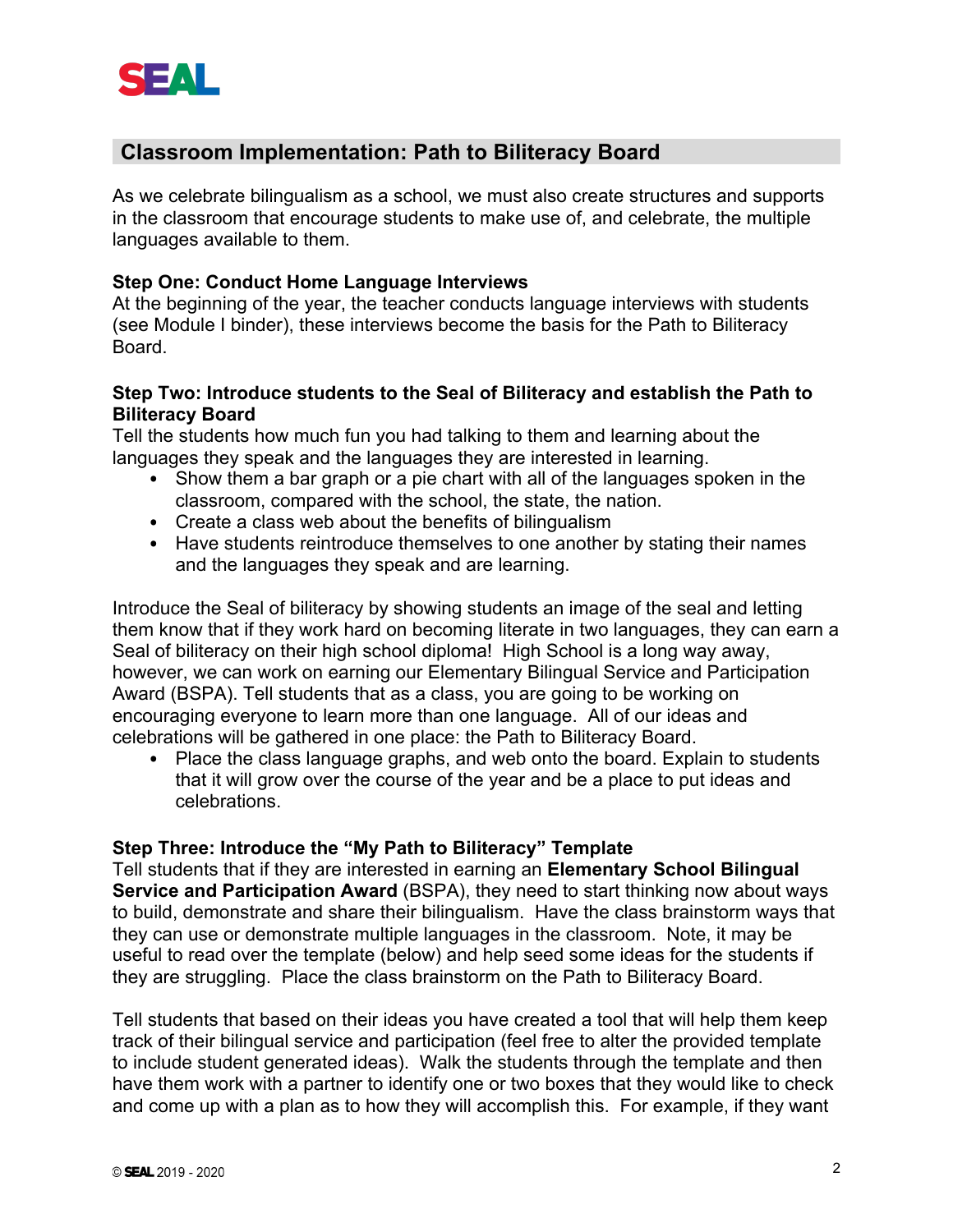

to read bilingual books to a buddy, they need to work with their teacher to find a buddy in another class, and also think about which books they will read, where they will find them, and perhaps even make a plan to practice their reading. Post several copies of the template on the Path to Biliteracy Board for the students to access easily.

#### **Add to Path to Biliteracy Board throughout the Year**

Items to include:

- Image of and information about the Seal of Biliteracy
- Link to Seal of Biliteracy Twitter feed
- Graphs (bar graph / pie chart) of student home languages (gathered from home language interview)
- Maps with student/family countries of origin and corresponding languages
- Samples of text in student home languages (newspapers, fliers, announcements, copies from books, etc.). As part of a Bridging School to Family project, students could bring in resources in their home language.
- Bridging School to Family projects completed in home language (chants, draw and labels, responses to prompts, graphic organizers, etc.)
- Path to Biliteracy templates
- "Bilingual Ambassador" badges and sign-up sheets
	- Students can volunteer to be "Bilingual Ambassadors" for gallery walks, volunteer to translate for and help another student who speaks their home language, teach a student who DOESN'T speak their home language some words and phrases, etc.
- Bilingual student work (Draw and Label, VIC, Frayer Model, etc.)
- Photos of students reading bilingual books to a buddy
- Posters in other languages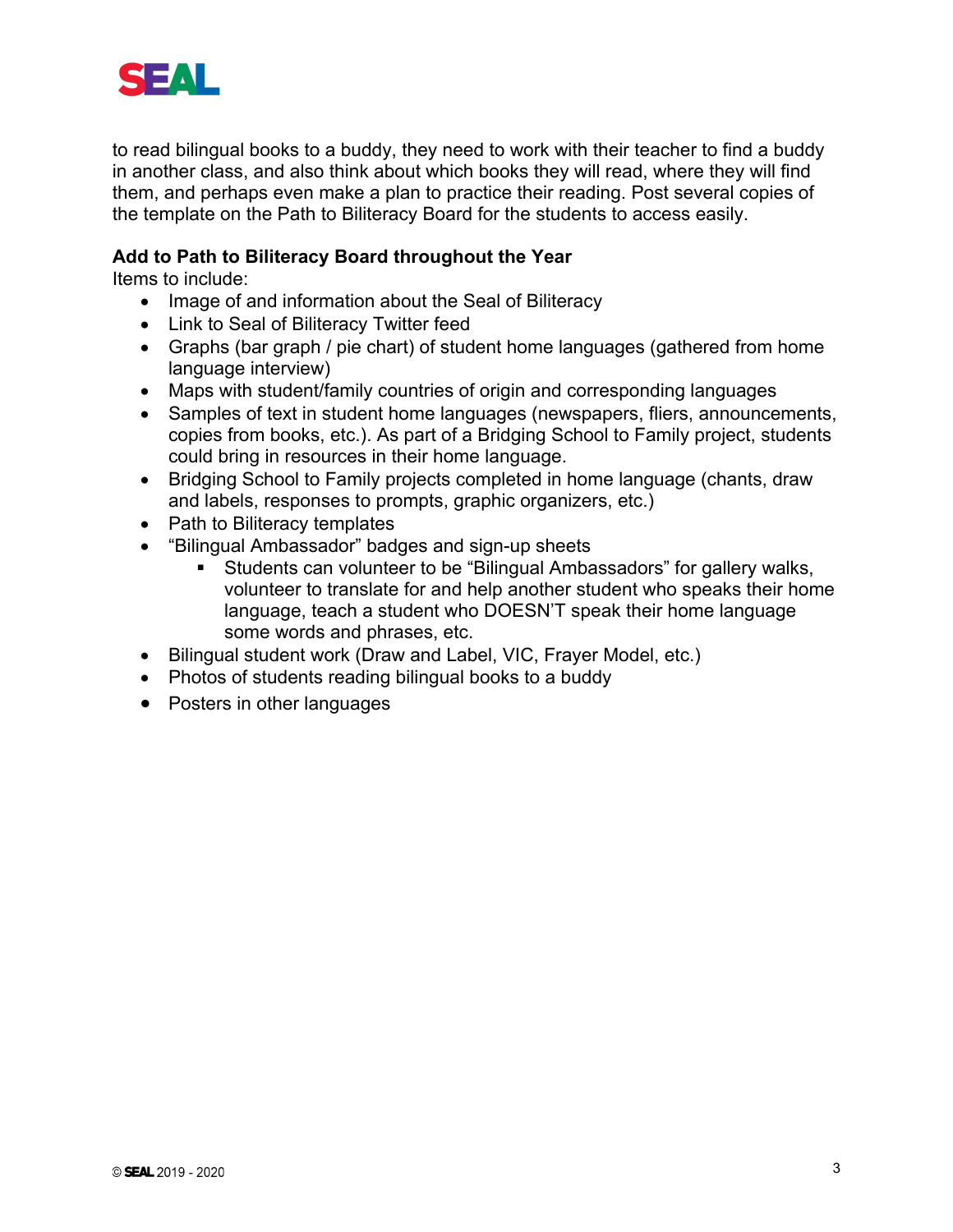

## **School-Wide Implementation**

#### **Preschool Budding Bilinguals Awards and Celebration**

Throughout preschool, children should be learning songs in various languages (at least the languages spoken in the homes of the children in the program) and learning basic phrases. The purpose of the Budding Bilinguals Preschool award is to help young children and their parents feel pride and excitement about participating in two or more languages. It is a participation award rather than an attainment award. Because all children in the program have been engaged in some exposure to multiple languages, the award goes to every child.

The celebration is for all children and their families in any program that meets the criteria:

- Teachers have actively affirmed the value of bilingualism (e.g., signs and posters are in multiple languages, children are routinely exposed to songs and phrases and chants in different languages, adults speak about how wonderful it is to be able to speak more than one language)
- The preschool staff educate parents about how to support dual language development and encourage parents whose home language is other than English to talk to and read to their children in their home language
- The preschool actively promotes rich oral language development in the children's home language whenever possible
- The preschool actively engages children in developing a love of books and print, and exposes children to books with images of and about children from multiple cultural backgrounds.

The celebration should include children singing songs for their families in multiple languages, and presenting children with some kind of award (certificate, pin, medallion). Examples from SEAL pilot sites include: pins that say "I am Bilingual/Yo Soy Bilingue," paper crowns that say "Bilingual/Bilingue." Signs should welcome families in all of the languages of the classroom. The celebration is also an opportunity to provide information also about the dual language/two-way immersion and bilingual opportunities in the district.

#### **Elementary Bilingual Service and Participation Award (BSPA)**

The intention of the Elementary School "Bilingual Service and Participation Award" (BPSA) is to encourage students who speak a language other than English, and who are developing or have English competencies along the path of bilingualism—even though they are not actually in a dual language or bilingual program leading to biliteracy. This award recognizes participation and service, rather than academic biliteracy attainment. The BSPA can be awarded at the end of any grade level in elementary school, and it **recognizes active participation in two or more languages**. It is up to each school to define the specific components of participation, but they could include any or all of the following:

• Participation in whole class activities (learning songs and phrases in multiple languages)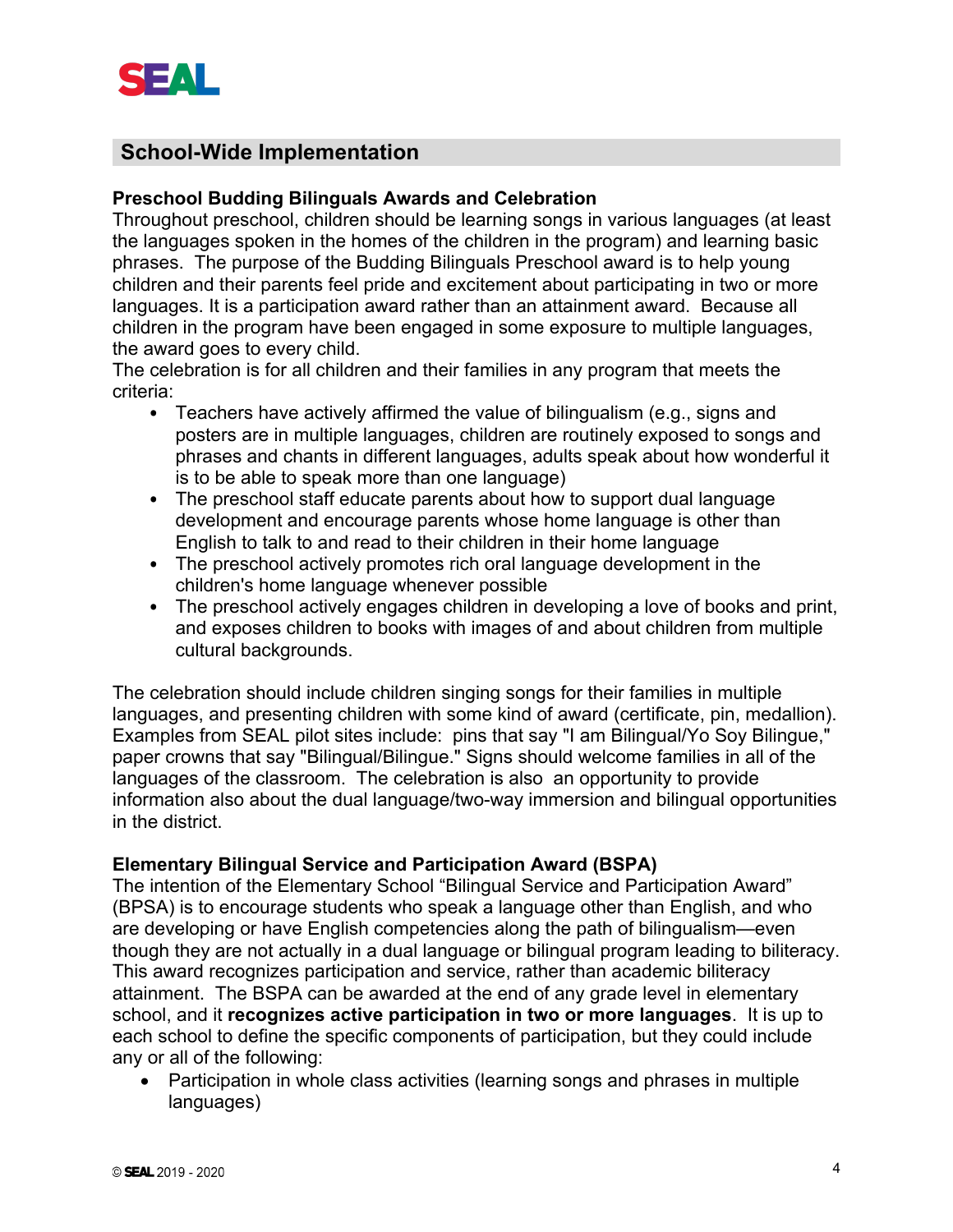

- Serving as a bilingual ambassador during gallery walks
- Serving as a classroom Ambassador/Buddy to befriend and translate for a new student who doesn't speak English
- Teaching words and phrase in their home language to other students
- Serving as team captain for a bilingual work group—this could include creating a draw and label in another language, creating a bilingual chant, creating their own VIC or Frayer Model in another language, etc.
- Hosting a visiting group
- Serving as a reading buddy for a younger child in a language other than English
- Demonstrating positive attitudes towards bilingualism
- Demonstrating knowledge of the values and benefits of bilingualism through an essay or oral presentation.

#### **Elementary School "Biliteracy Attainment Award"**

The intention of the Biliteracy Attainment Award is to honor development and **attainment of age-appropriate biliteracy** and academic work in two languages for students who have been in Immersion, Heritage, Foreign Language, Two-Way Bilingual Immersion, Dual Language, transitional or maintenance/developmental bilingual programs. Third grade is an important milestone year of these awards, as is end of elementary school program. Criteria could include:

- Grade level proficiency or above on standards-based assessment of English language arts AND demonstration of proficiency in a language other than English (e.g., Standards Test in Spanish Language Arts at the "Proficient" level or above, attainment of a level 4 or higher on the Spanish LAS, or any other assessment of that language).
- Grade level proficiency or above on both the standards-based assessment of Math in English AND demonstration of grade level proficiency or above on Math assessed in Spanish.

In addition to the requirements outlined above, both the Bilingual Service and Participation Award and the Biliteracy Attainment Award could require students to complete several additional criteria that demonstrate actual use of two languages. These might include, for example:

- Completion of a set number of hours of community service using primary language skills in service to the school or community and demonstrating the ability to use translation in social situations;
- A written paper in two languages (translation)
- A written essay on why bilingualism is important to them personally, to their community, and to the world;
- Oral presentation about five careers where bilingualism is important and why and how bilingualism is a benefit in those careers
- Reading logs signed by their teachers of ten books (at grade level) read independently in English and ten books (at grade level) read independently in a language other than English.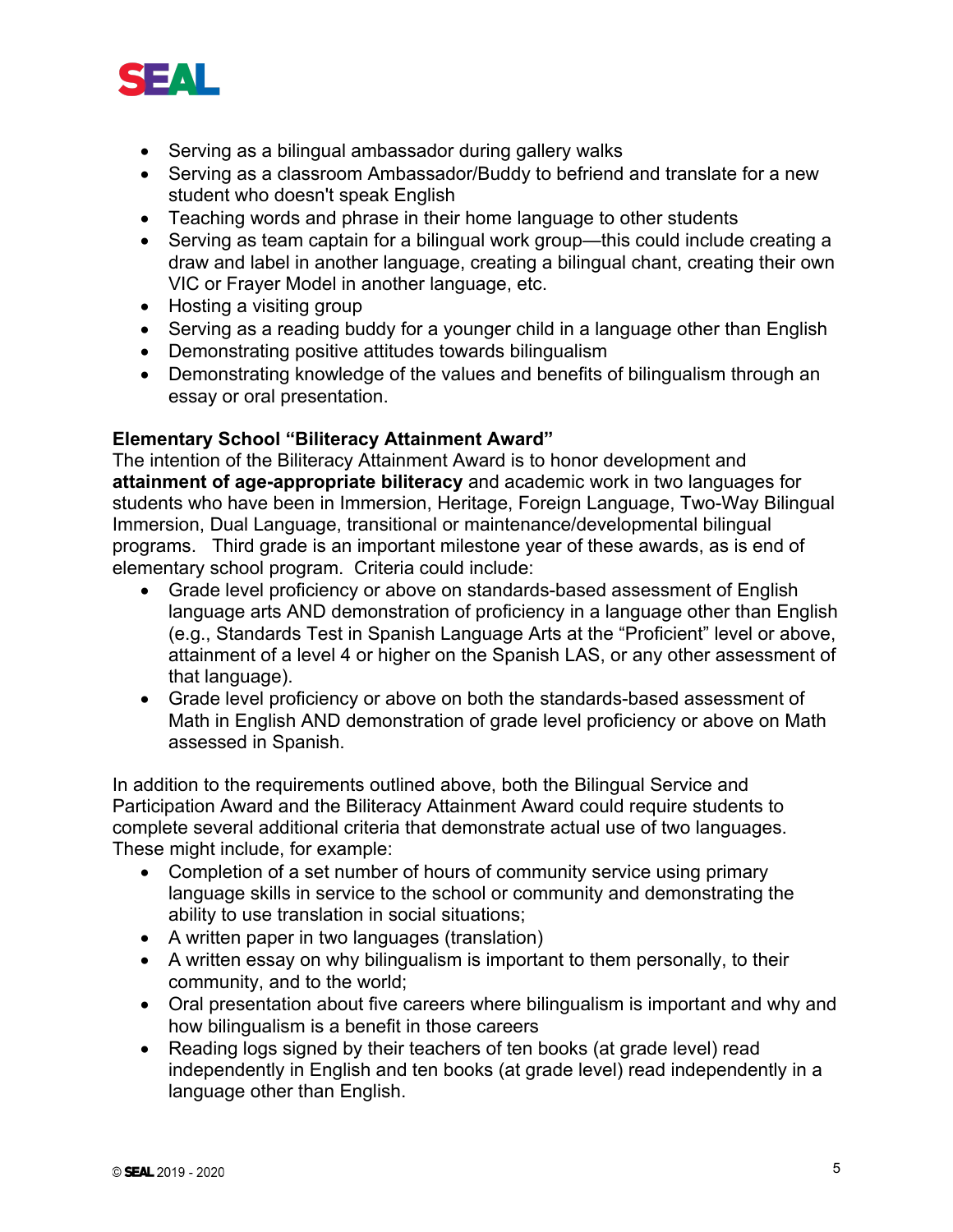

The Celebrations should be Family and Community events that affirm the value of bilingualism as an academic skill, as a benefit in the labor market, and as an important community needed resource. Singing songs, student speakers or reading essays children have written about bilingualism, displays of student work in two languages, awarding of the awards with opportunities for children to stand up, etc. make it a memorable event that lets children know that bilingualism is important.

#### Resources:

Santa Clara County Office of Education's Biliteracy and World Communications Toolkit has web-based videos of families and students and teachers talking about the importance of bilingualism, presentation modules and PowerPoints that can be downloaded, and a research overview on why bilingual skills are important and need to be part of education for global competence. The Toolkit includes a section on "What are Pathway Awards?" www.sccoe.org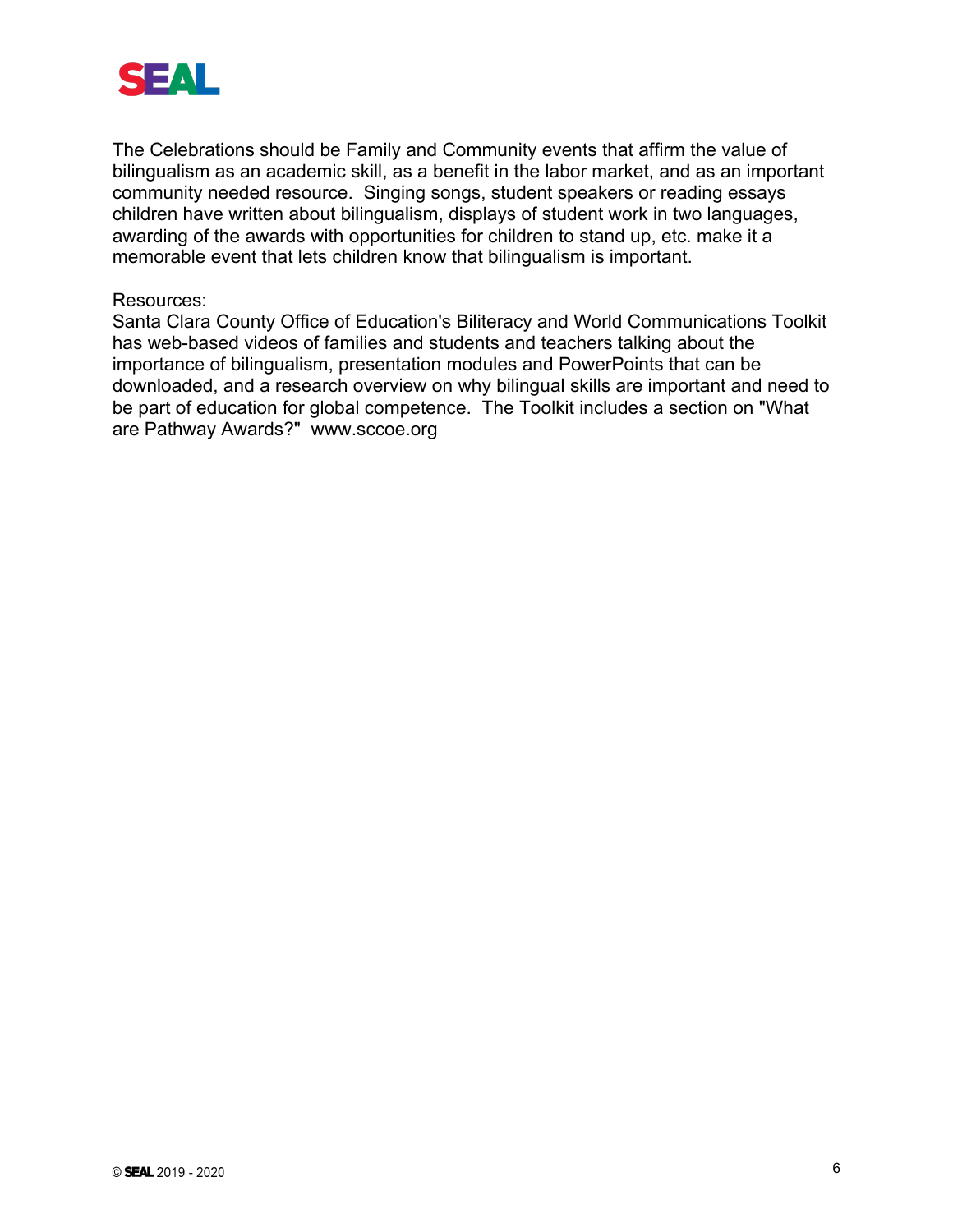

# **Language Interviews**

I'm so excited to work with you this year, and I'd like get to know more about you and your family. We've been talking about the variety of languages spoken in our classroom—it's pretty phenomenal! Let's talk some more about language—it's an excellent way to get to know someone.

• Do you speak a language other than English with your family?

**Note**: Even if a student responds, "No, I only speak English with my family," continue with the interview. Even our "English only," students are growing up in a multilingual world and should be helped to think of themselves as emerging bilinguals. Use this time as an opportunity to explore their language noticings and goals).

- Which languages do you see and hear in your neighborhood? In our school?
- Do you know how to read or write in another language?
- Do you ever watch TV or movies or listen to music in another language? If you don't, would you like to?
- Does anyone in your family speak a language that you don't know or understand?
- Are you learning any languages? Which other languages would like to learn?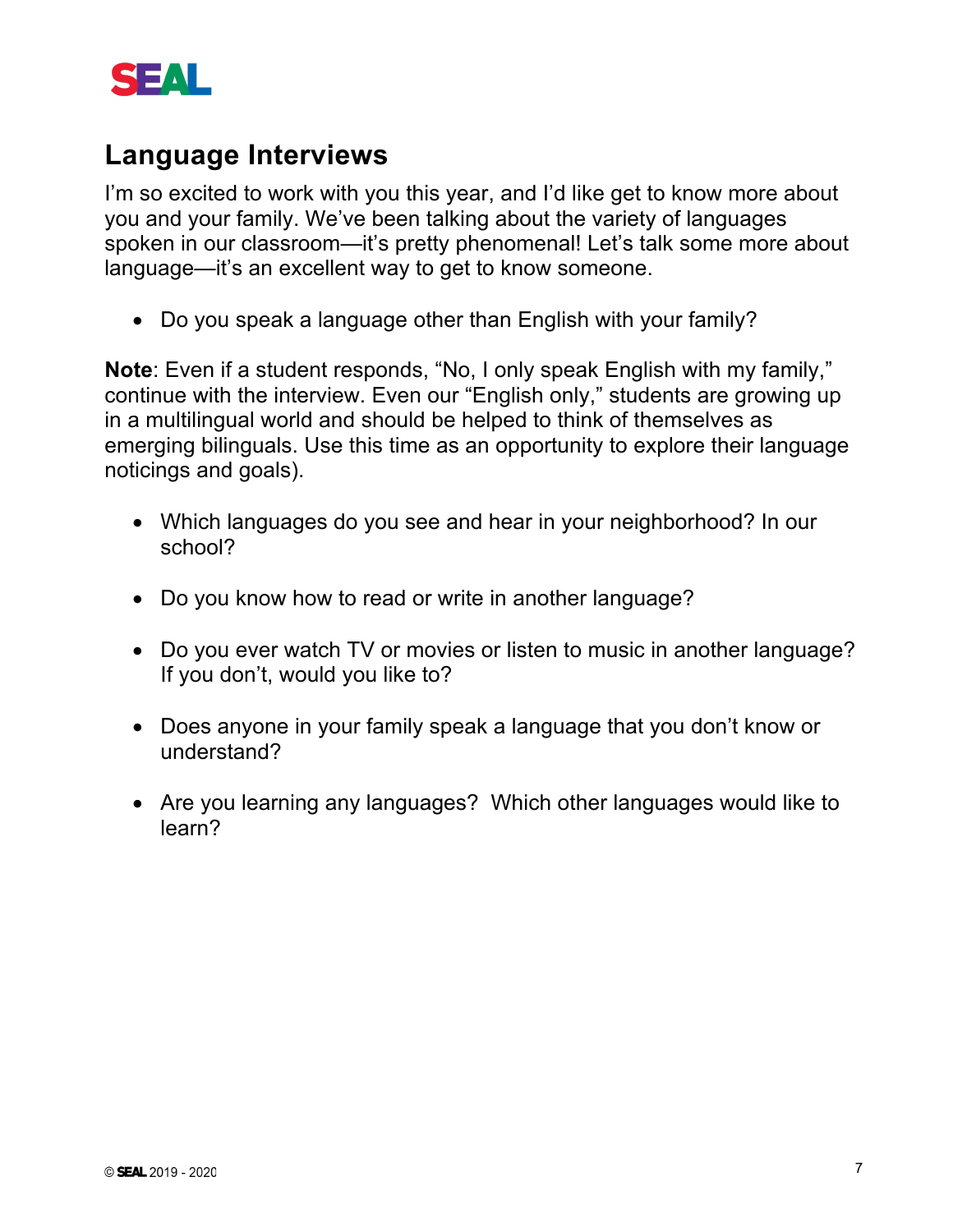

| <b>Student Name</b> | Other home<br>Languages | Neighborhood-<br>School<br>Languages | Read and<br>Write | <b>Music</b> | Unfamiliar<br>Family<br>Language | Learning<br>Language |
|---------------------|-------------------------|--------------------------------------|-------------------|--------------|----------------------------------|----------------------|
|                     |                         |                                      |                   |              |                                  |                      |
|                     |                         |                                      |                   |              |                                  |                      |
|                     |                         |                                      |                   |              |                                  |                      |
|                     |                         |                                      |                   |              |                                  |                      |
|                     |                         |                                      |                   |              |                                  |                      |
|                     |                         |                                      |                   |              |                                  |                      |
|                     |                         |                                      |                   |              |                                  |                      |
|                     |                         |                                      |                   |              |                                  |                      |
|                     |                         |                                      |                   |              |                                  |                      |
|                     |                         |                                      |                   |              |                                  |                      |
|                     |                         |                                      |                   |              |                                  |                      |
|                     |                         |                                      |                   |              |                                  |                      |
|                     |                         |                                      |                   |              |                                  |                      |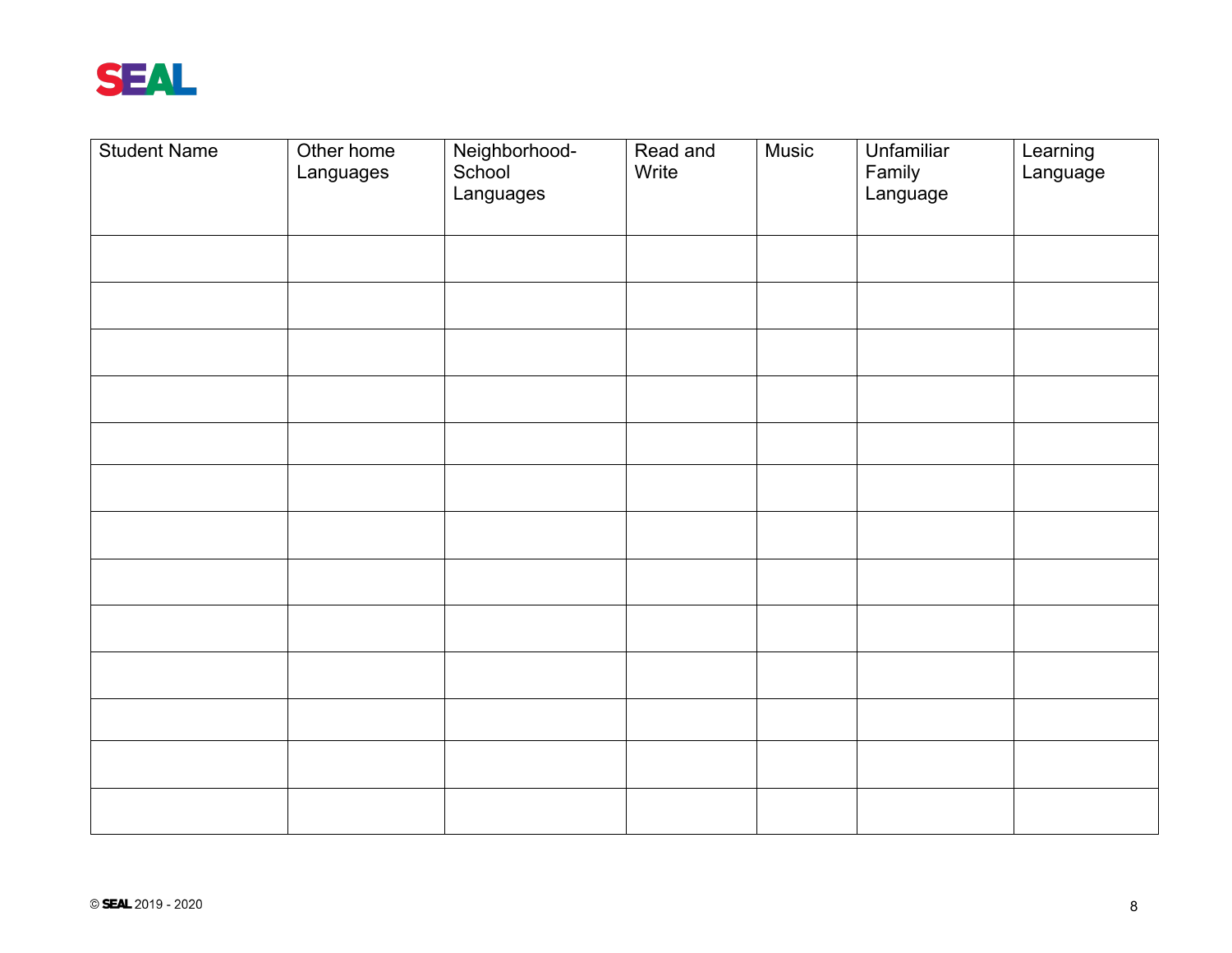

## **My Path to Biliteracy Bilingual Service & Participation Award**

**Name** 

 I have participated with my class in activities like singing songs and chants and learning phrases in multiple languages

I have served as a bilingual ambassador during gallery walks

| Date:               |            |
|---------------------|------------|
| <b>Who I Helped</b> | What I did |
|                     |            |
|                     |            |
|                     |            |
|                     |            |
|                     |            |
|                     |            |
|                     |            |

| Date:               |            |
|---------------------|------------|
| <b>Who I Helped</b> | What I did |
|                     |            |
|                     |            |
|                     |            |
|                     |            |
|                     |            |
|                     |            |
|                     |            |

| Date:               |            |
|---------------------|------------|
| <b>Who I Helped</b> | What I did |
|                     |            |
|                     |            |
|                     |            |
|                     |            |
|                     |            |
|                     |            |
|                     |            |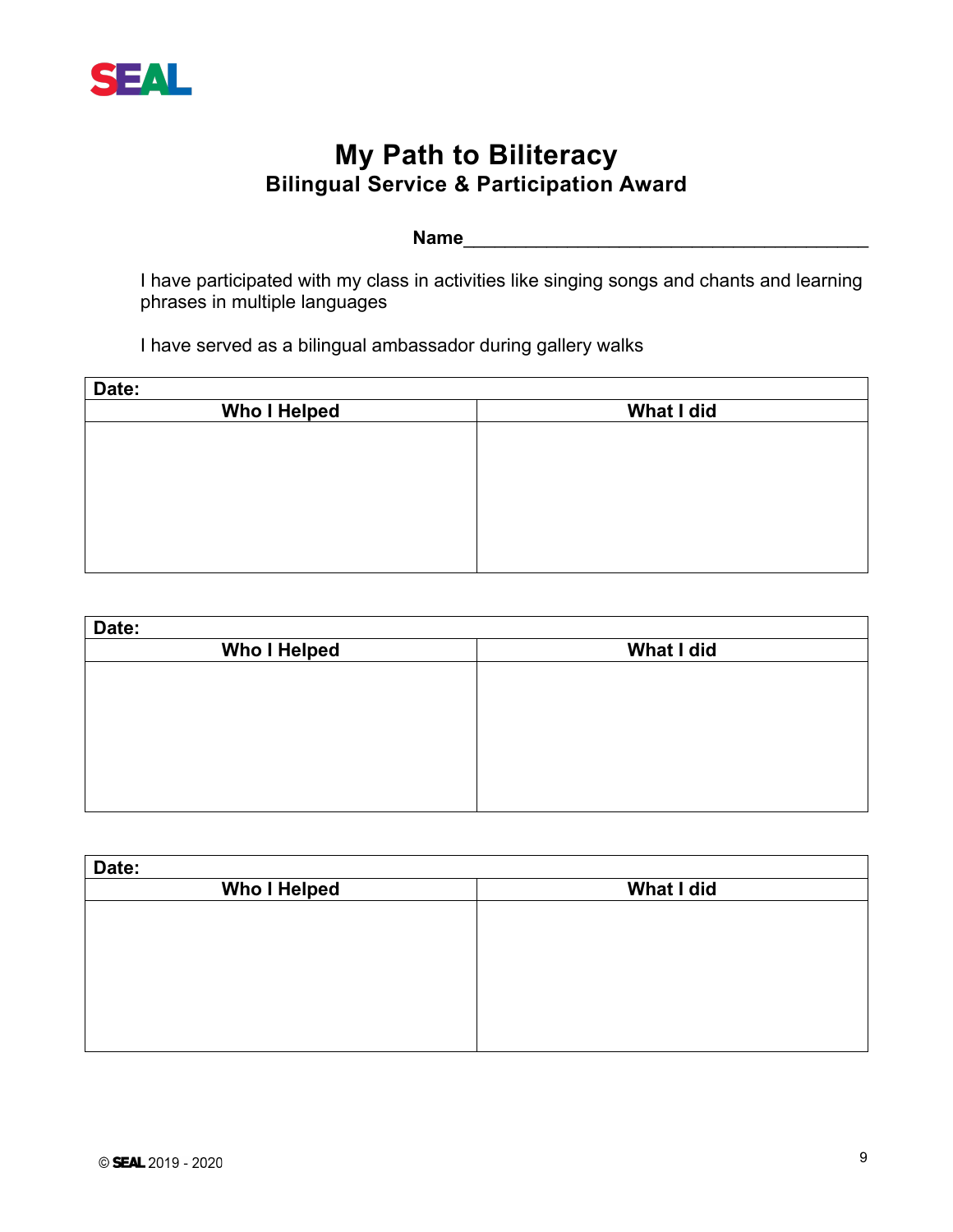

I was a classroom Ambassador/Buddy to a new student

**Date:**

**Name of New Student:**

**Date: Name of New Student:**

**Date:**

**Name of New Student:**

I taught words and phrases in a language other than English to other students

**Date: What I Taught:**

**Date: What I Taught:**

**Date: What I Taught:**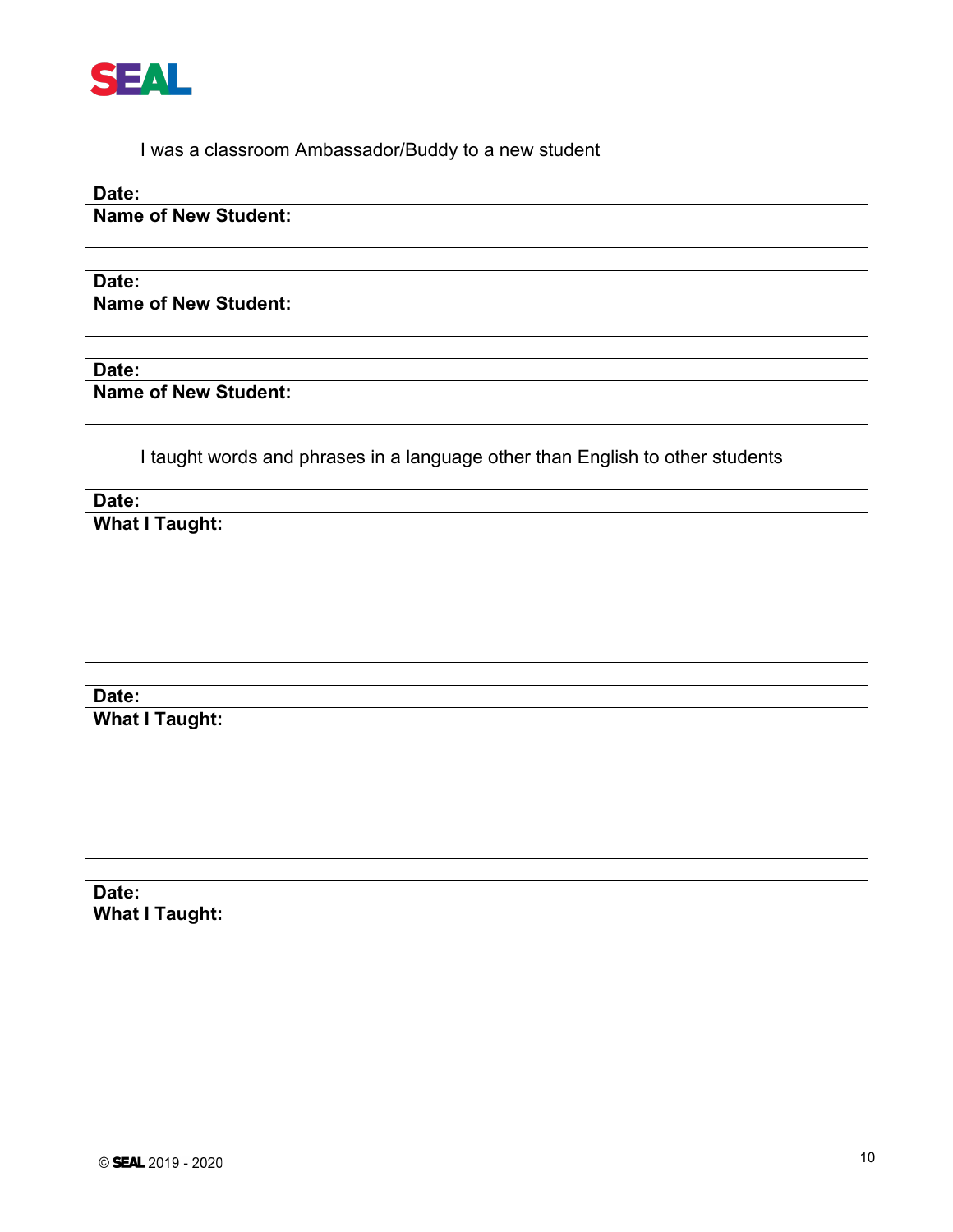

I participated in a bilingual work group

**Date:**

**What I did (this could include creating a draw and label in another language, creating a bilingual chant, creating our own VIC or Frayer Model or anything else we could think of!)?**

#### **Date:**

**What I did (this could include creating a draw and label in another language, creating a bilingual chant, creating our own VIC or Frayer Model or anything else we could think of!)?**

I was a reading buddy for a younger student in a language other than English

| Date:                   |                     |
|-------------------------|---------------------|
| <b>Name of my Buddy</b> | <b>What we Read</b> |
|                         |                     |
|                         |                     |
|                         |                     |
|                         |                     |
|                         |                     |
|                         |                     |
|                         |                     |
|                         |                     |